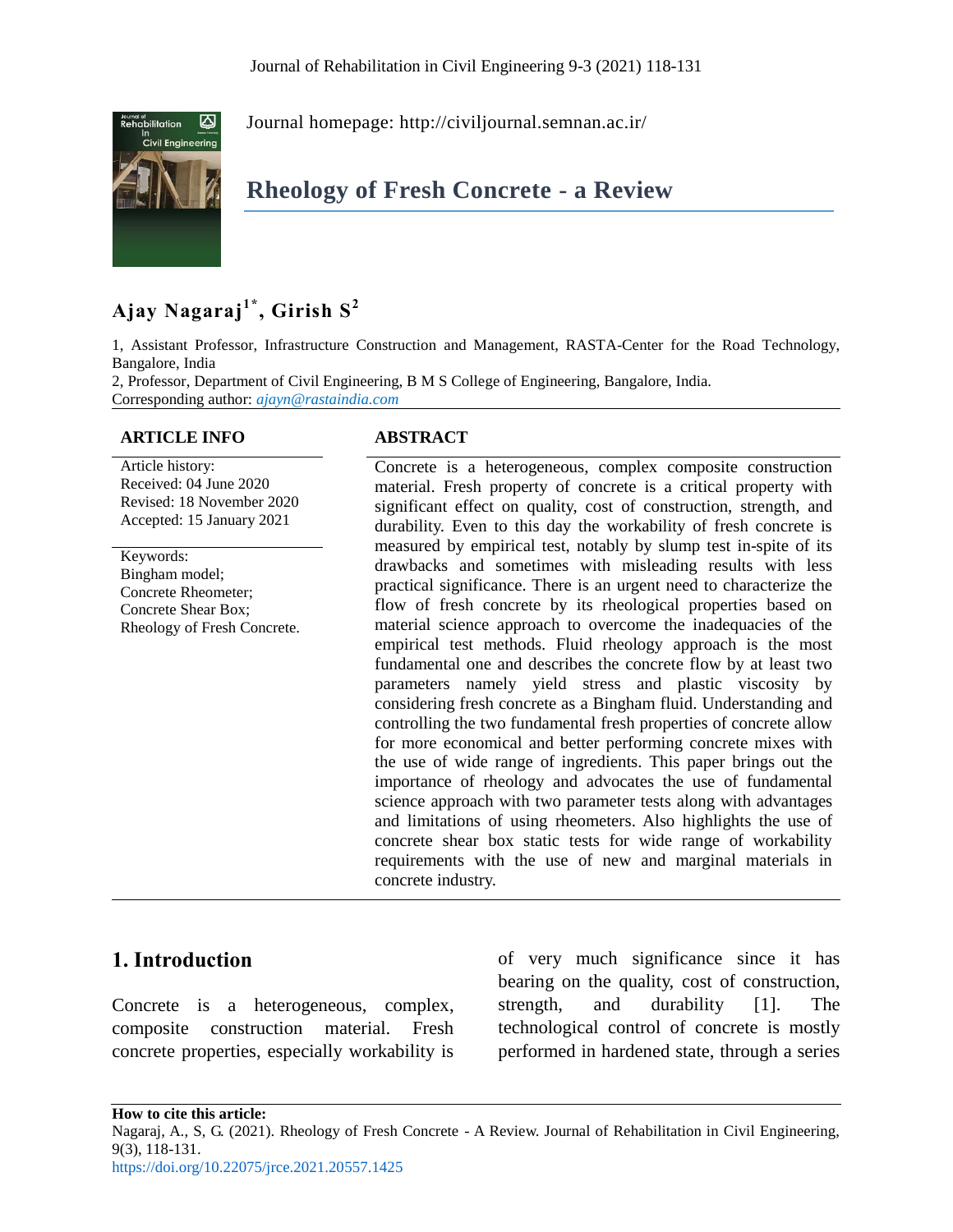of resistance tests under axial compression. Notwithstanding, the control of its properties in fresh condition is absolutely necessary, given their importance in the structural execution and in the subsequent attributes of the hardened state [2]. Therefore, the technological control of fresh concrete must take into account its different properties (consistency, cohesion, segregation, exudation and the amount of air entrained in the mixture) in order to achieve the suitable workability for each situation, which is vital in the production of high quality concrete [3].

The slump test is the most commonly used test method to assess the flow properties of fresh concrete [4]. In 1913, Chapman [4] invented the workability test method called slump test by using cylinders. Later 1918, Abram [4] modified the Chapman cylinder to cone, popularly known as Abram's cone and the method came to be called slump cone method. In 1922, it was approved as an ASTM standard test method and, since then, it remains the most common test method to assess the consistency of fresh concrete [4].

For simplicity, concrete industry accepted the slump test and made it a standard test. But slump test is static test and is incapable to differentiate the mixes, which in-turn can affect the workability, strength, and durability [5,6].In addition, slump test quite often produces false or misleading results [7- 9]. Other empirical methods like compaction factor test, vee-bee test, flow table test etc., fail to provide satisfactory information and are too complex to use in site conditions [7- 9].

In 1983, Tattersall carried out systematic studies on workability and has summarized the findings in a book [10] and emphatically argued that all existing test methods are

empirical and indicate single value with respect to either time or distance. These test methods are called as single point test [11,12].

In 2008, ACI: 238-01R [13] recommended material science approach to describe the flow behavior of concrete in fresh state. Rheological techniques are preferred for better understanding and measuring the flow characteristics of concrete to overcome the deficiencies of the single point tests. Therefore, there is a necessity to study the fresh concrete behavior by its fundamental material science approach by rheological methods.

## **2. Rheology of fluid**

Rheology is a branch of science which deals with "Study of flow and deformation of complex materials" [14]. The term rheology was coined by Bingham [14]. "Rheo" is derived from the Greek words "pantarhei", meaning 'everything is in flow', so the name rheology means the theory of deformation and flow of matter [15].

Basically, fluids are classified as Newtonian & non-Newtonian fluids [15]. The rheology is more importantly applied for Non-Newtonian fluids (complex fluids), where it consists of high–molecular weight fluids and suspensions [16,17]. In reality, fluids cannot behave ideally, e.g. blood, paints, polymers, food, cementitious materials, macromolecular solutions, melts, soap solutions etc., which behave in unexpected ways, and such complex fluids cannot obey Newton's law and shear rate is varied with constant shear stress for the same proportion and such type of fluids is called as non-Newtonian fluids [16,17]. The theory of rheology is based on the principle of continuum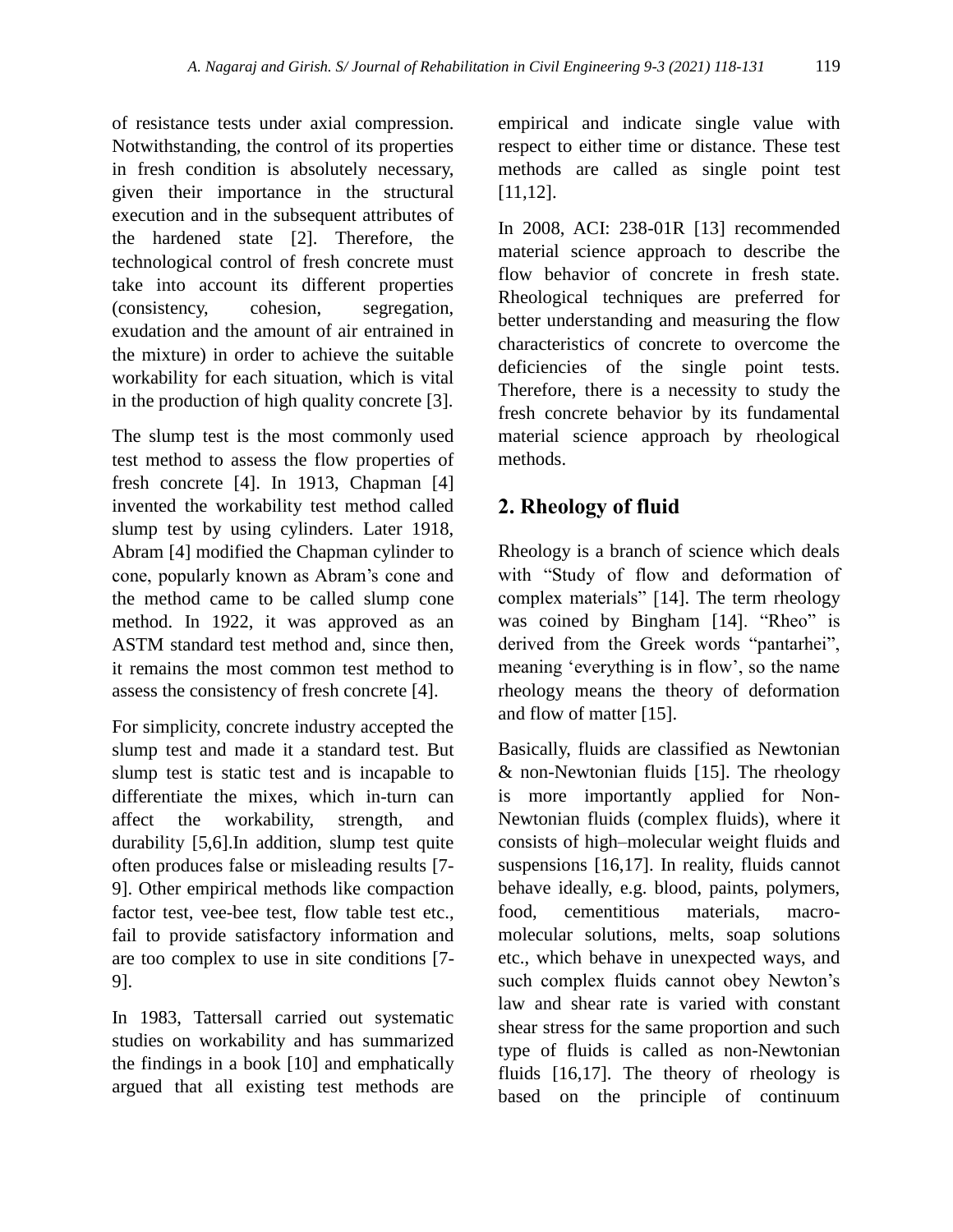mechanics to describe the flow characterization of complex fluids [18,19]. Fig.1 shows the concept of rheology.



**Fig.1.** Concept of rheology [19].

The complex fluids exhibit a combination of elastic, viscous and plastic behavior by combination of elasticity and fluid mechanics [19]. These complex fluids are highly viscous, and viscosity is no longer constant for all shear rates and difficult to describe the viscosity by using simple Newtonian equation. Therefore, for such complex fluids, constitute equations or mathematical models are used for better characterizations of flow and it describes the viscosity of fluids [20]. Rheological approach is applied in different fields like asphalt, ceramics, paint industries, polymer, food technology, pharmacy, lubricants, and others [20].

## **3. Rheology of fresh concrete**

In rheological approach, fresh concrete is assumed as non-Newtonian fluid which does not obey Newtonian law of viscosity of linearity between shear stress versus shear rate [21]. The fresh concrete is examined considering it as suspension of granular aggregates of varying sizes in a viscous medium viz., cement paste [22].

In 1962 Ritchie [23] applied rheology concept for the first time to the fresh concrete. His work was innovative, as it had

one major limitation, that is, the parameters associated with the rheology of fresh concrete had been identified but, there was no apparent relationship among them.

In 1976, Tattersall [24] for the first time carried out systematic study on concrete rheology. He considered fresh concrete as a non-Newtonian fluid [24], where in it contained large range of particles size range from 20 mm to 1.0 mm size, that is, coarse aggregates are suspended in mortar, mortar is suspended in cement paste and in-turn cement is suspended in water [25]. Due to this complexity, no definite method for predicting the inherent flow behavior of fresh concrete from its physical constituents exists. However, compared to empirical methods, rheological method is providing better characterization of the flow properties of fresh concrete [25,26]. The Fig.2 show the relation between rheology of fresh concrete and three parameters.



**Fig.2.** Relation between workability of concrete and rheological properties [26].

## **4. Measurement of rheological properties**

There are two types of measurements for concrete rheology: the flow curve test and the stress growth test [27]. In general, concrete rheology is measured by flow curve test using rheometers [27]. Rheometers measures the shear stress of concrete for various shear rates and these measured values are fit into flow curves and then the rheological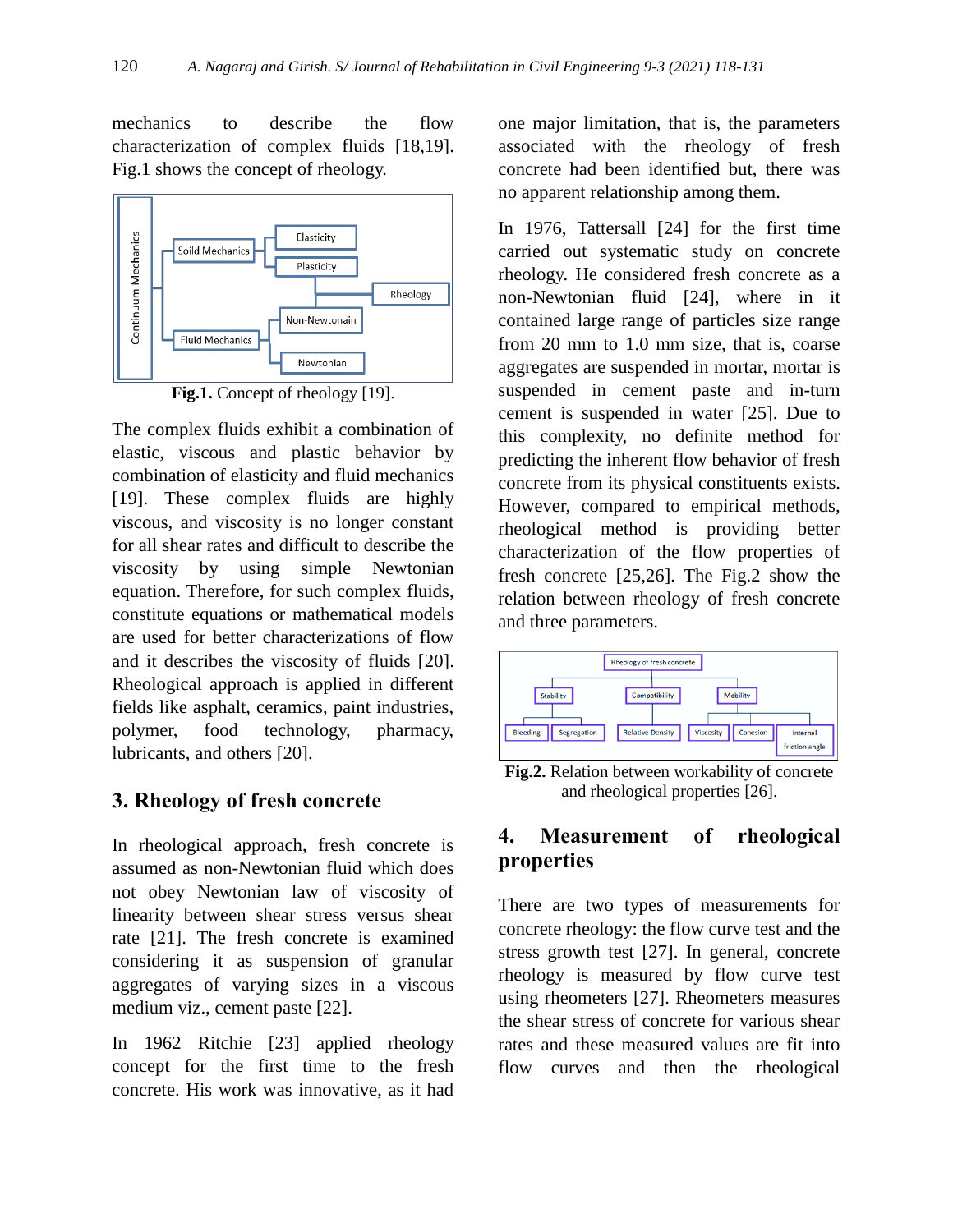properties of the mix were determined (Fig.3).

There are 6 flow curves, among them, Bingham model is the most widely used for flow characterization of fresh concrete [28- 30]. The general form of Bingham model is shown graphically in Fig.4 and it gives two parameters namely yield stress  $(\tau_0)$  and plastic viscosity  $(\mu)$ . The plastic viscosity is correlated to the time of concrete slumping and the yield stress is correlated to concrete slump [28-30].



**Fig.3.** Generalize procedure for determining the rheological properties by flow curve method (schematic representation) [28].



**Fig.4.** Bingham model [28-30].

The Bingham model is generally applicable for determining the flow properties of concrete. However, in certain cases, the flow curve obtained for self-compacting concrete (SCC) using the Bingham model gives a negative value of yield stress which is physically not possible [31,32]. Therefore researchers, suggests non-linear equations

Herschel-Bulkley model or Modified Bingham model to describe the flow of SCC [31,32].

## **5. Concrete rheometers**

Rheometer is an instrument that measures both shear stress and shear rate of the sample from its fundamental properties [33]. The rheometer classified as two types that is extensional and shear rheometers [33]: whereas extensional rheometers measures the normal stress applied on fluid and shear rheometer measures the shear stress applied on fluid [33]. Since fresh concrete involves mixing, casting, and pumping under shear stresses, shear rheometer provides better results when compared to extensional rheometer. The shear rheometers are further divided into two types: capillary rheometer and rotational rheometer. For concrete, rotational rheometer methods are used to measure the response of the concrete to flow properties [21]. The different types of fluid rheometers exist and are shown in Fig.5 [21].



**Fig.5.** Types of rheometers [21].

In capillary rheometer method the concrete sample is made to flow under applied force through a narrow tube and in rotational method the concrete sample is sheared between two surfaces with anyone or both rotating continuously. The rotational methods are generally better and are in usage especially for concentrated suspensions like gels, cement paste and concrete. Concrete rheometers fall into three different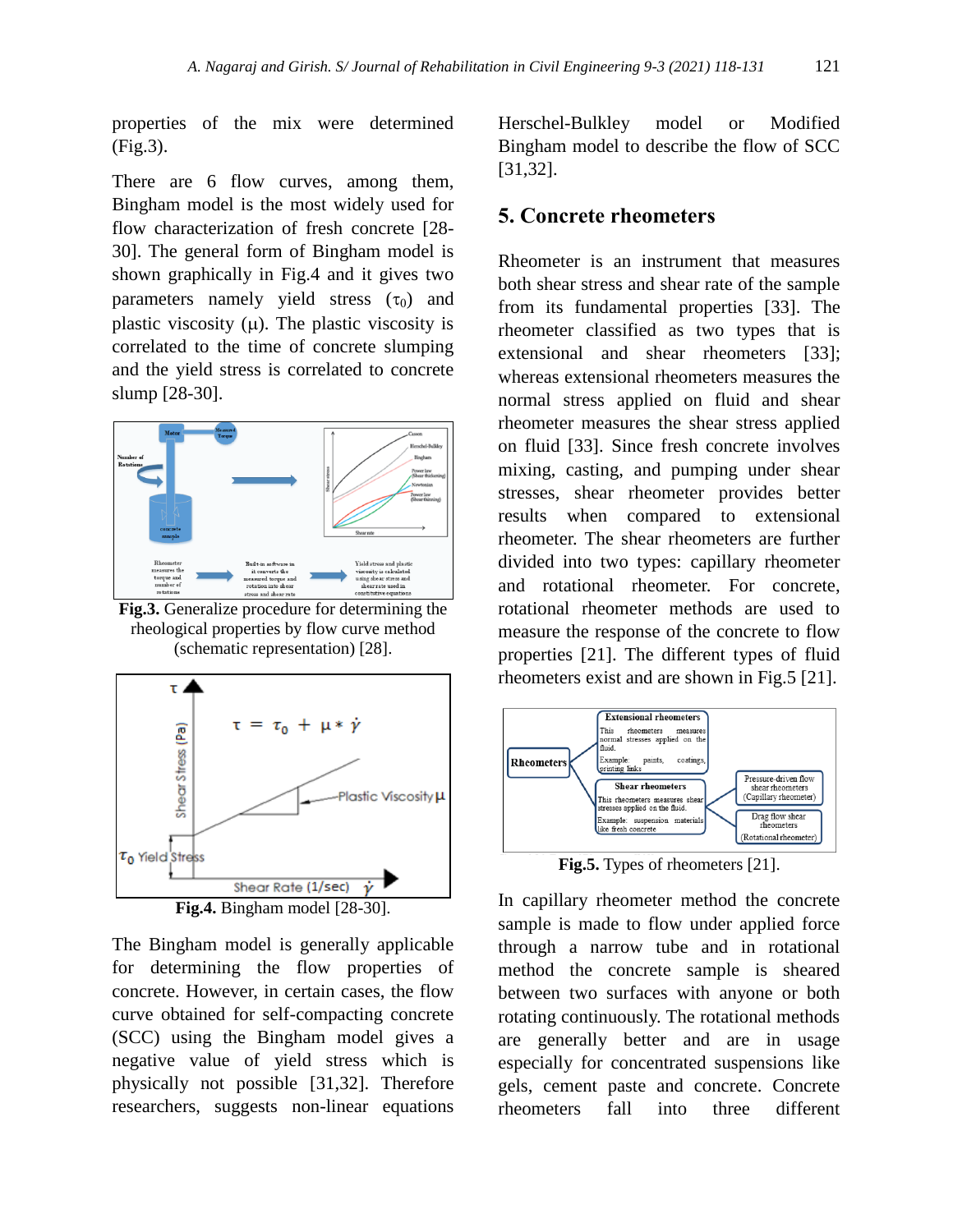configurations - coaxial cylinders, parallel plate, and impeller-type [21] and are shown in Fig 6.

There are several concrete rheometers available in the industry and only few are chosen for review. The working principles, advantages, and limitations of some of the rheometers are discussed briefly in the subsiding sections.



**Fig. 6.** Different configuration of rotational rheometers [21].

### 5.1 Two-point rheometer

It is one of the oldest rheometer and introduced by Tattersall [34] in 1976, and as such called Tattersall two-point rheometer. The principle of two-point rheometer is simple. Impeller is inserted into the concrete sample and rotated at various speeds either in axial or planetary motion. Torque is measured at different speeds by using tachometer and along with the rotation with respect to torque using pressure transducer [34].

There are two different impellers are available. They are helix and H-shape impeller. The type of impeller depends on the slump values. Above 50mm slump concrete, helix shape impeller (MK-II apparatus) is used. It contains 300mm x 254mm cylinder (Fig.7); it requires approximately 12.5 kg of concrete sample; the impeller is fixed at the top and rotated in axial motion. The concrete gets sheared at varies rate of shear from 0.05 to 1.4 rps [5,6]. For slump below 50mm, Hshape impeller (MK-III apparatus) is used,

and it rotates in planetary motion. It contains 300mm x 360mm cylinder and requires 20 kg of concrete samples which is sheared at rate of 0.70 to 1.90 rps [5,6].



**Fig.7.** Two-point rheometer.

This rheometer determines the fundamental Bingham parameters for low, medium, and high slump concretes including vibration effect [5,6]. The apparatus is bulky and suits for laboratory conditions only. The main limitation is the large gap between blade and concrete as such the force is not transferred fully from impeller blades to peripheral concrete and creates dead zone. To avoid dead zone, high shear rate is applied which will influence the result.

#### 5.2. Bml viscometer

The BML viscometer was developed in Norway in 1987 by Wallevik and Gjorv [5,6].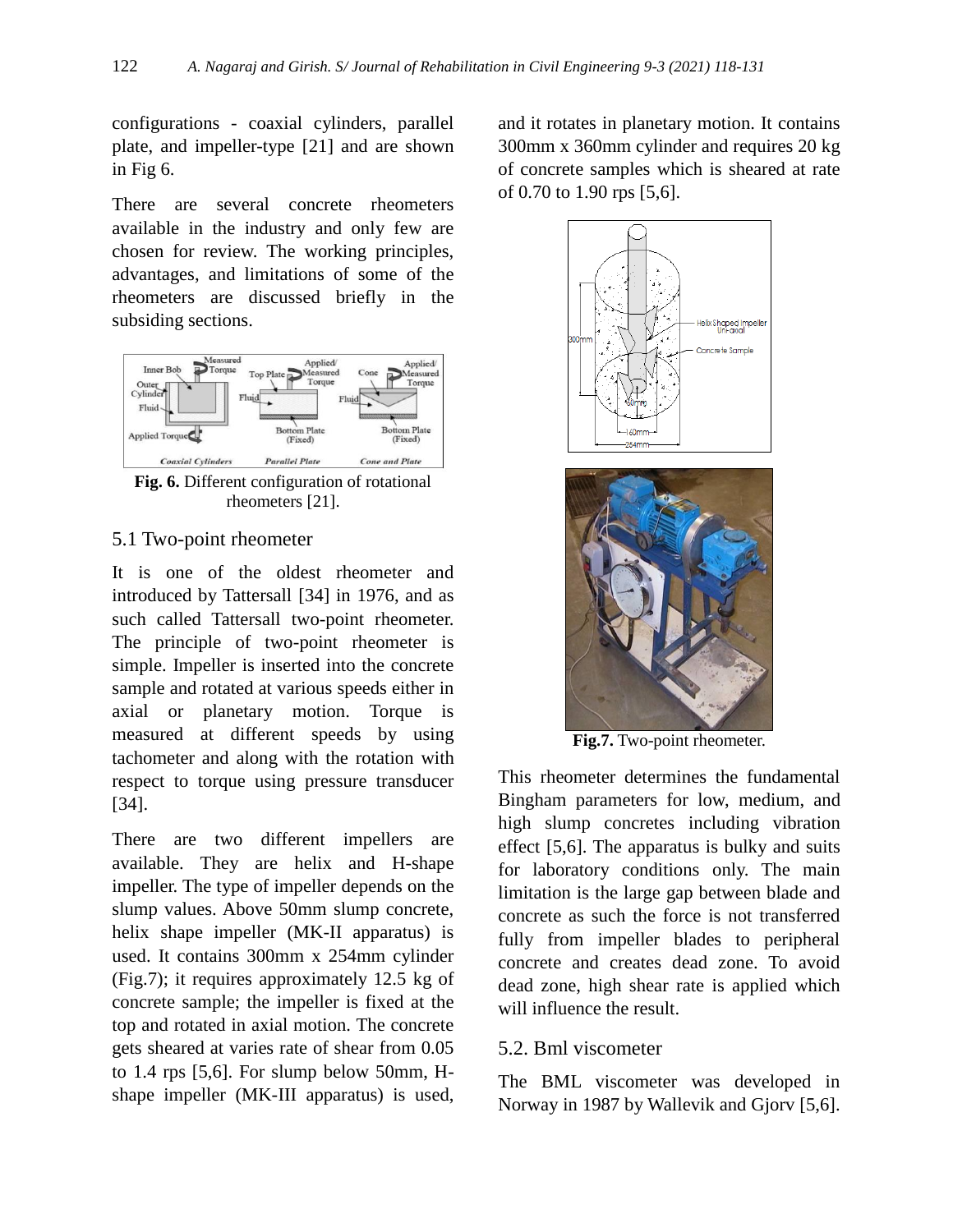It is a coaxial cylinder type of rheometer and working principle is a combination of plastometer and two-point workability rheometer [5,6]. The rheometer consists of stationary inner cylinder and outer variable cylinder. The concrete gets sheared at varies shear rate (0.001-0.9rps) in between the cylinders [35,36]. The torque is measured at inner cylinder as the outer cylinder rotates at variable angular velocity (Fig.8).



**Fig.8.** Bml-Viscometer.

The instrument has in-built software which will convert the measuring value of torque and angular velocity into shear stress and shear rate, it can be related to yield stress and plastic viscosity respectively [35]. This

viscometer determines the fundamental Bingham parameters for medium to high workability concrete mixes. For low workability concrete mixes, the inner cylinder can be replaced with a blade impeller system [35,36].

It is complex and expensive device. The main limitation of this rheometer is the dead zone and slippage problem. Due to dead zone, the amount of torque measured is reduced at a given rotation speed. For stiff concrete, it shows inadequate the workability (for slump below 50 mm); for low viscosity concrete, it shows tendency of segregation.

#### 5.3. Btrheom rheometer

It is a parallel plate type of rheometer and developed by Larrard and others [5,6]. The Fig.9 shows typical sketch, where the rheometer consists of a hollow cylinder with top and bottom blades and concrete get sheared in between the plates. One blade is fixed at the bottom of the cylinder and the other blade rotates at top of the cylinder. The torque from the resistance of the concrete sheared is measured through the top blades at a series of different rotation speeds (0.63 to 6.3rps) [37,38].

The device is helpful for measuring the concrete under vibration and 'dilatancy' effects. It is best suited for theoretically approach study of rheology. And the output rheological results can be validating with FEM programs. It is complex and expensive for everyday site work; higher maintenance cost; it does not measure low workability concretes (generally with slumps less than 100mm). It will calculate approximately the values of shear stress and shear rate because it ignores the discontinuity in flow at the boundary of the moving and stationary parts of the cylinder.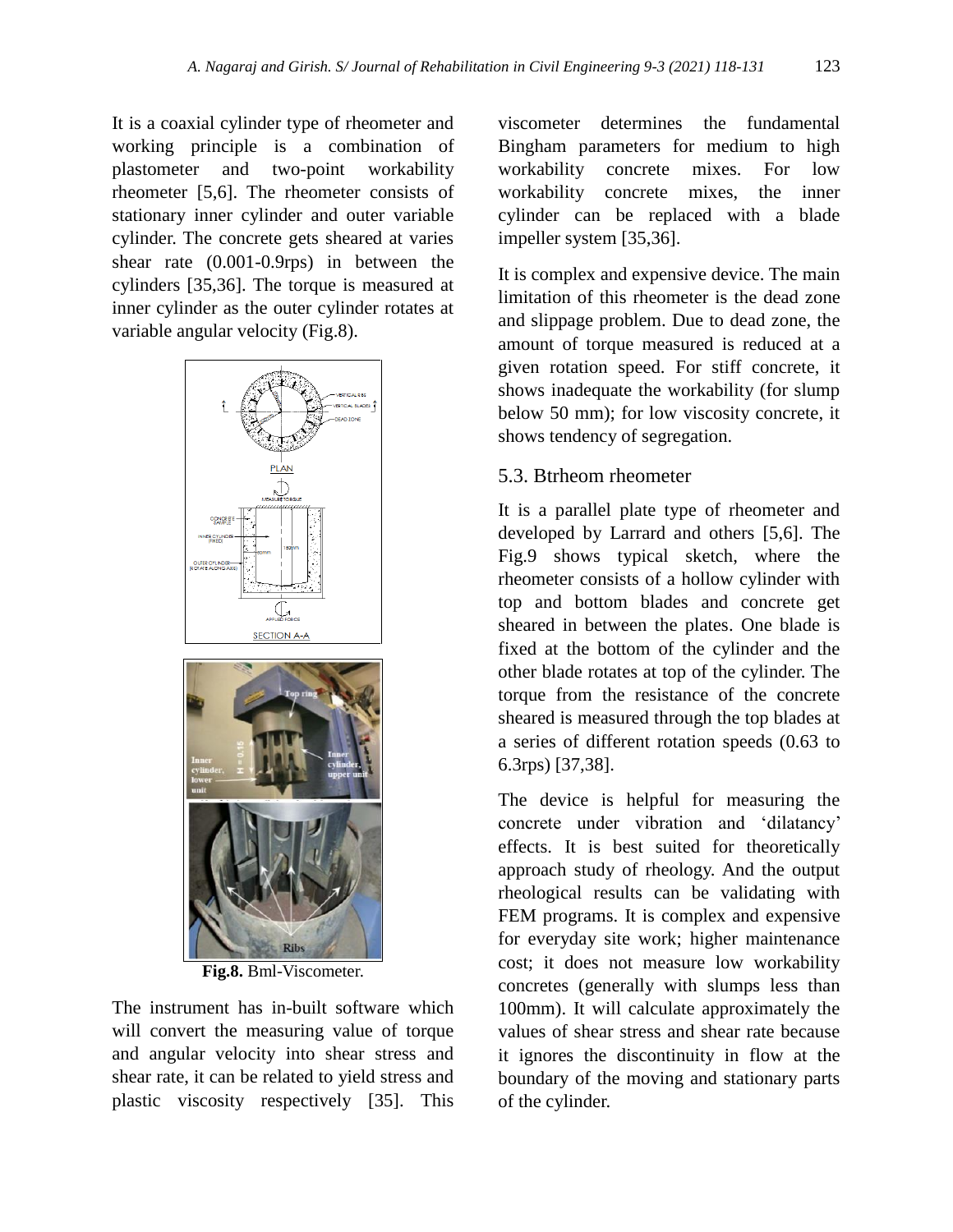

**Fig. 9.** Btrheom Rheometer.

#### 5.4. IBB rheometers

This rheometer is the extension of two-point rheometers [5,6]. The basic principle is same as two-point rheometer, but the shape of impeller is changed, and it was developed by Beaupre from Canada [5,6]. It is a vane type of rheometer. It is invented to study the behaviour of high performance wet-process shotcrete, later it is extended to the study on fresh concrete.

The basic function of the rheometer is the application of shear rate through the vane or impeller which rotate either in a planetary motion or in an axial rotation and shear the concrete.

The torque produce by impeller is measured through a load cell and respective rotation speed measured through tachometer. This

device has in-built software. It automatically calculates the plastic viscosity and yield stress [5,6]. The general view of IBB Rheometer is shown in Fig. 10.

Some advantageous of rheometer are; it measures torque at various rotations speeds; it is useful for wide range of concrete workability; the device can measure the effects of vibration on concrete and the apparatus has a self-calibration capacity.

Some limitations of rheometer are; the rheological properties are not given in terms of Pascal and Pascal-sec respectively. It is too bulky for regular field condition; compared to other rheometer, it requires more volume of concretes; during the experiment there will be chance of segregation of concrete.





**Fig. 10.** IBB rheometer.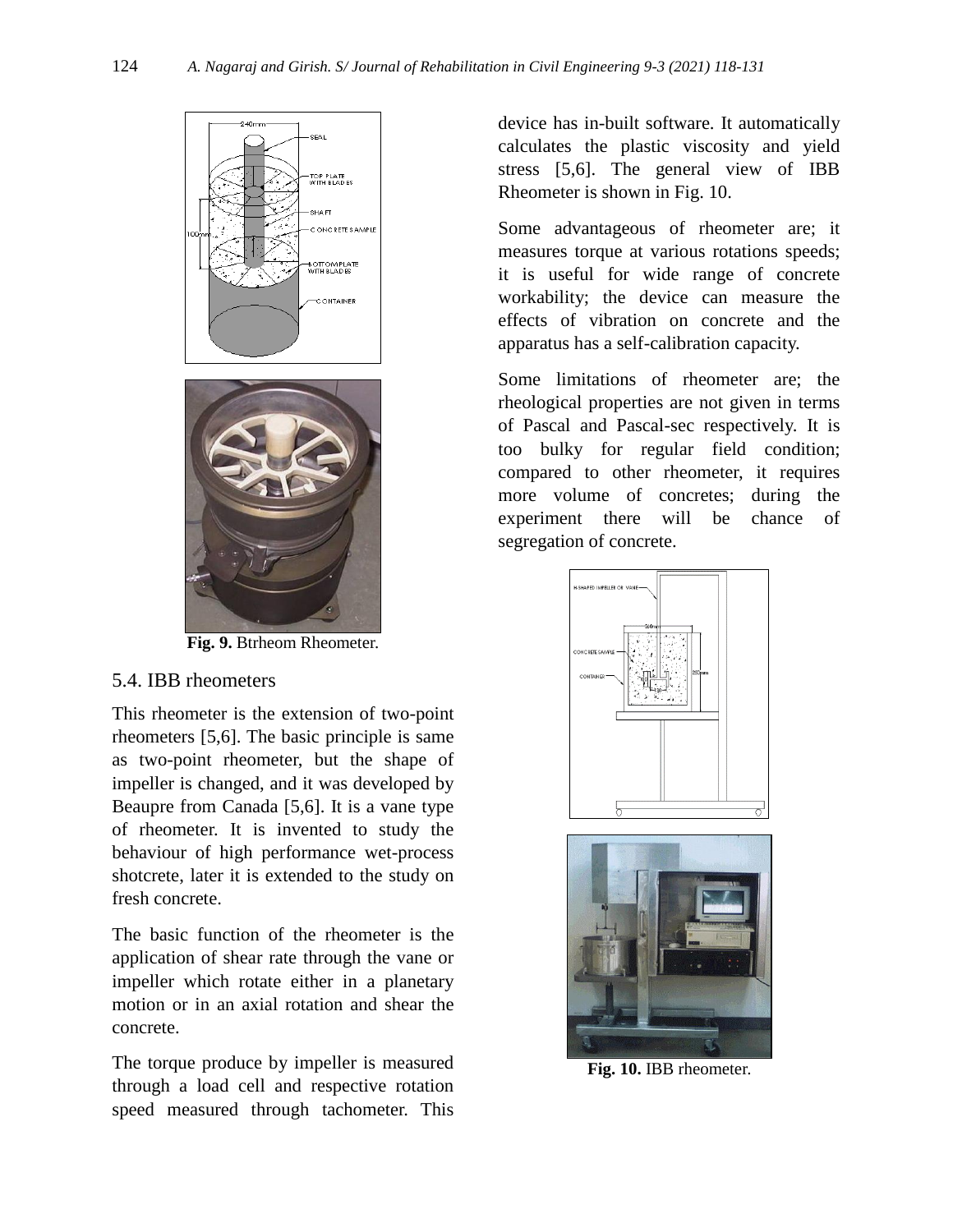#### 5.5. EBT-2 rheometer

It is a compact type of rheometer developed by Schleibinger Testing Systems, Germany [39]. The rheometer consists of 260mm x 500mm dia cylinder (Fig.11); it requires approximately 20kg concrete sample. The measurement system has two rods mounted vertically to the circular traveling through concrete and measures the force. The rods are arranged at different distances from the center of rotation, it will measure the torque (0-3 Nm) and angular velocity (0-4 m/s) and automatically converts those values in-terms yield stress and plastic viscosity [19].

The advantages are that is easy to handle. This rheometer measures three different speeds at the same time. The work involved is very less in measuring when compared to other rheometers and suitable for remarkably high flowable concrete like SCC. For very stiff concrete it is not suitable.



**Fig.11.** eBT-2 rheometer [39].

#### 5.6. ICAR rheometers

Due to some of the draw backs of existing concrete rheometers, mainly high initial cost, large size and limited availability, the Koehler and Fowler developed the ICAR Rheometer [40]. It is a rotating impeller or vane type rheometer. Fig.12 shows the ICAR Rheometer, it consists of container to hold the sample, electric motor, torque meter, driver, and vane blade.

ICAR rheometer working principle is same as IBB rheometer. The main difference was ICAR is potable type of rheometer and well suited for use in the field. It computes both static as well as dynamic yield stress & plastic viscosity values of the sample in the fundamental units [40]. It is capable of measuring concretes having medium slump (50 to 75 mm).

The limitations of rheometer are that it is expensive. For very stiff concrete, slump below 50 mm it is not suitable because of its the maximum torque capacity of 50 Nm. Normally stiff concrete requires high shear rate when compared to high slump concrete.



Fig.12.ICAR rheometer [40].

### 5.7. Concrete truck mixer

The authors [41] used the concrete mixer as a rheometer (Fig.13) since the existing rheometers are expensive, complex and many a time bulky. The working principle is simple. In the truck rotational speed of the drum is related to the shear rate in concrete and power consumption or oil pressure is related to torque [41].The plot of oil pressure versus drum speed; will provides the Bingham parameters.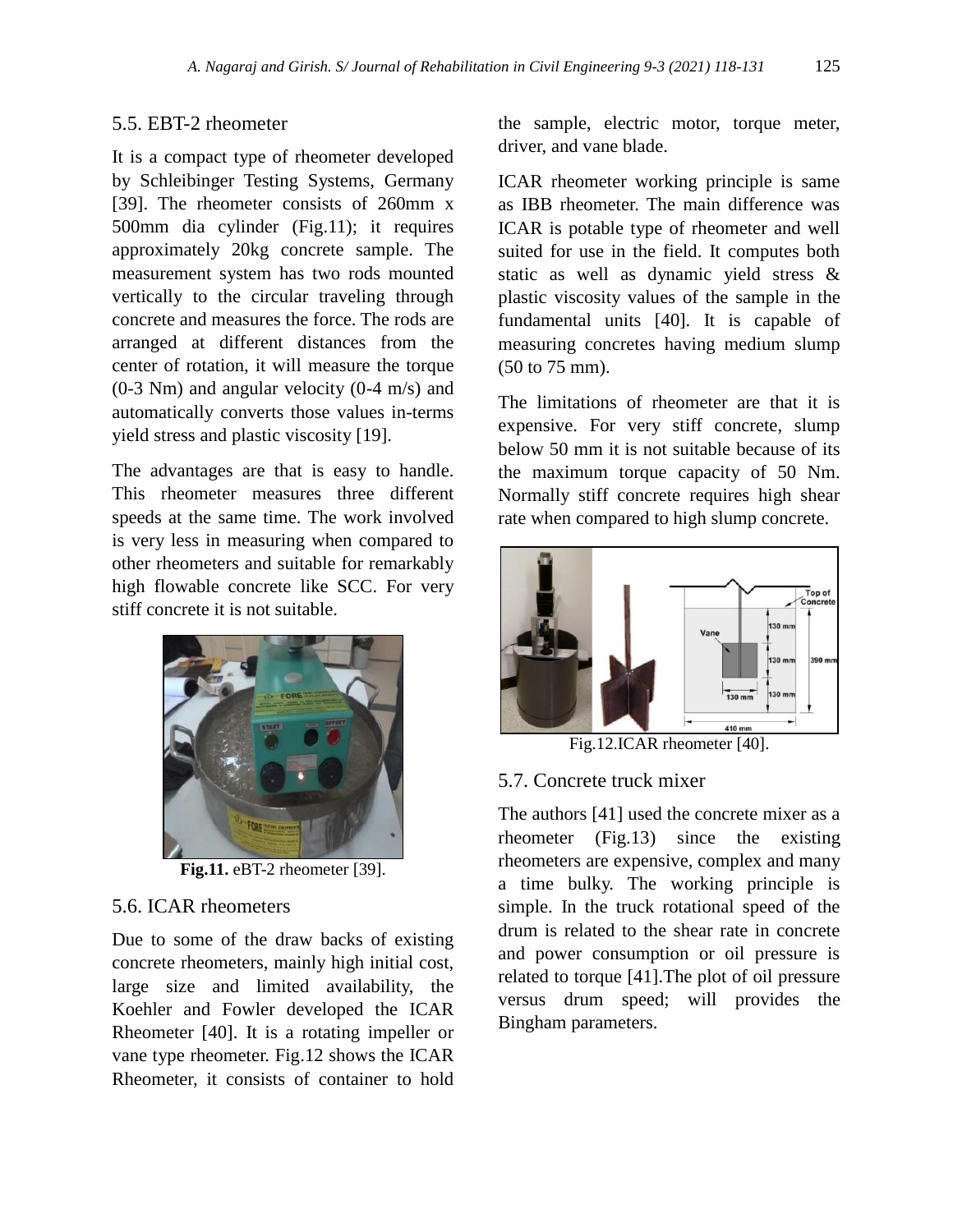

**Fig. 13.** Concrete mix truck as a rheometer [41].

## **6. Limitation of rheometers**

It is difficult to select the rheometer for particular work because each work depends on separate criteria. Interpretation of results is particularly important; otherwise it does not show accurate values. All the rheometers discussed have some limitations.

Most of the concrete rheometers discussed are not suitable for low workability concrete. For the low workability mix, the torque required to shear the sample is much greater than what is required for medium workability mixes. Also yield stress to plastic viscosity ratio is higher for dry mixes and the presence of dead zone is more likely.

Dead zones are the areas where the samples are not sheared, and the material is static. The presence of dead zone introduces significant errors in the measured values from the experimental results and cannot be compared with determined fundamental parameters analytically. Most importantly the shear rate that are applied to shear the concrete in most of the rheometer are in variance to the actual field condition.

Aminul Islam Laskar [42] mentioned about approximate shear rate value, when 50 mm thick layer concrete is flowing with the speed ranging from about 0.1 m/s to 0.5 m/s (2  $\sec^{-1}$ to 10  $sec^{-1}$ ). Table.1 shows ranges of applied shear rate in rheometers, all values are slightly higher than compared to above value.

| rheometers.               |                           |
|---------------------------|---------------------------|
| <b>Name of Rheometers</b> | <b>Applied Shear rate</b> |
| Two-point rheometers      | $1.5 \text{ m/s}$         |
| BML                       | $1.25 \text{ m/s}$        |
| <b>BTRheom</b>            | $0.5 \text{ m/s}$         |
| <b>IBB</b> Rheometer      | $1.5 \text{ m/s}$         |
| <b>ICAR Rheometer</b>     | $0.76 \text{ m/s}$        |

**Table.1.** Applied rate of shear in different

The results of the study conducted by Ferraris [43], by considering the same material using different rheometers are shown in Fig.14.

Concrete Mix Truck  $2.0 \text{ m/s}$ 

As can be seen from values there is no concurrence on yield stress& plastic viscosity and no agreement of the measured values among the different types of rheometers.

Similarly, Andraz Hocevar et al., [44] and Feys and Khayat [45], works show that same mixes show different yield stress and plastic viscosity values among different types of rheometers.

In other words, there is no concurrence in the rheological values measured by different rheometers. Despite these limitations, concrete rheometers do provide important information about fresh concrete flow properties.



**Fig. 14.** Yield stress and plastic viscosity values obtained with different rheometers [43].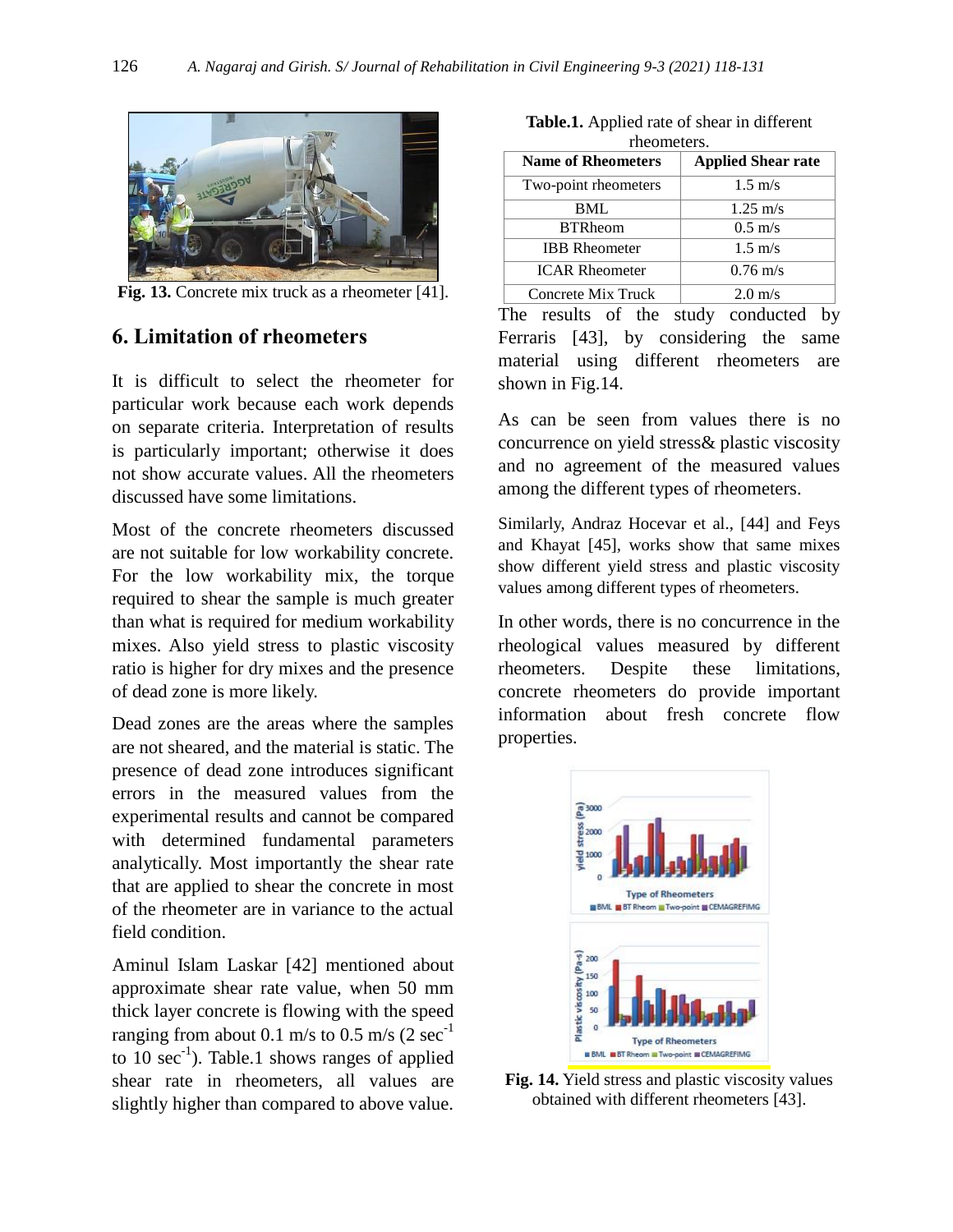## **7. Other measurements methods**

As early as 1948, L'Hermite [46] and coworkers used shear box test for fresh concrete, to study the resistance in terms of shear stress.

Ritchie [46] used a tri-axial test method to study the fresh properties of concrete and found that the cohesion of the particle and angle of internal friction between the particles can be discovered through the test.

Roza Paiovici [47] carried out experimental work on characterization of the rheological properties of fresh concrete by using size distribution and packing density of the materials and proposed rheological models for measuring the plastic viscosity and yield stress.

Cho-Liang Tsai et al. [48], investigated the rheology of concrete and other construction materials by analytical method, which is based on Stokes flow. They measured the Bingham parameters for clay grout, fresh mortar, and fresh concrete and concluded that the proposed new method can be effectively used to characterize the rheological behavior.

Sam Wong [49] conducted the experimental investigation on rheological properties of concrete (low slump) by using Vibrating Slope Apparatus (VSA). The results show that the apparatus is feasible in finding the workability of low workability concrete.

Many authors and researchers have attempted several experimental and analytical studies to calculate the rheological properties of fresh concrete other than rheometers. These include using numerical simulation, analytical FEM models and based on this developed the correlation between slumps,

slump flow, vee-bee and flow test to rheological values [22].

The yield stress value depends upon floe process whether being static or dynamic. During pumping of concrete, it is subjected to dynamic condition i.e. dynamic yield stress is measured. Whereas when the concrete is placed in the formwork, it is subjected to static condition i.e. static yield stress is measured.

## **8. Research significance**

Considering the above it is of interest and a need to study the flow behavior of fresh concrete by static condition to correlate to field applications. In this direction in 2009 Girish et al [50] developed a systematic method to determine the rheological properties of fresh concrete using the direct shear box.

Further, Girish designed and developed a new concrete shear box instrument (Fig.15) specifically for finding the rheological properties of all types concrete mix.



**Fig.15.** Concrete shear box.

Girish and Santhosh [51-54] carried out systematic studies in finding the rheological properties of normal concrete using a new concrete shear box. The detailed discussion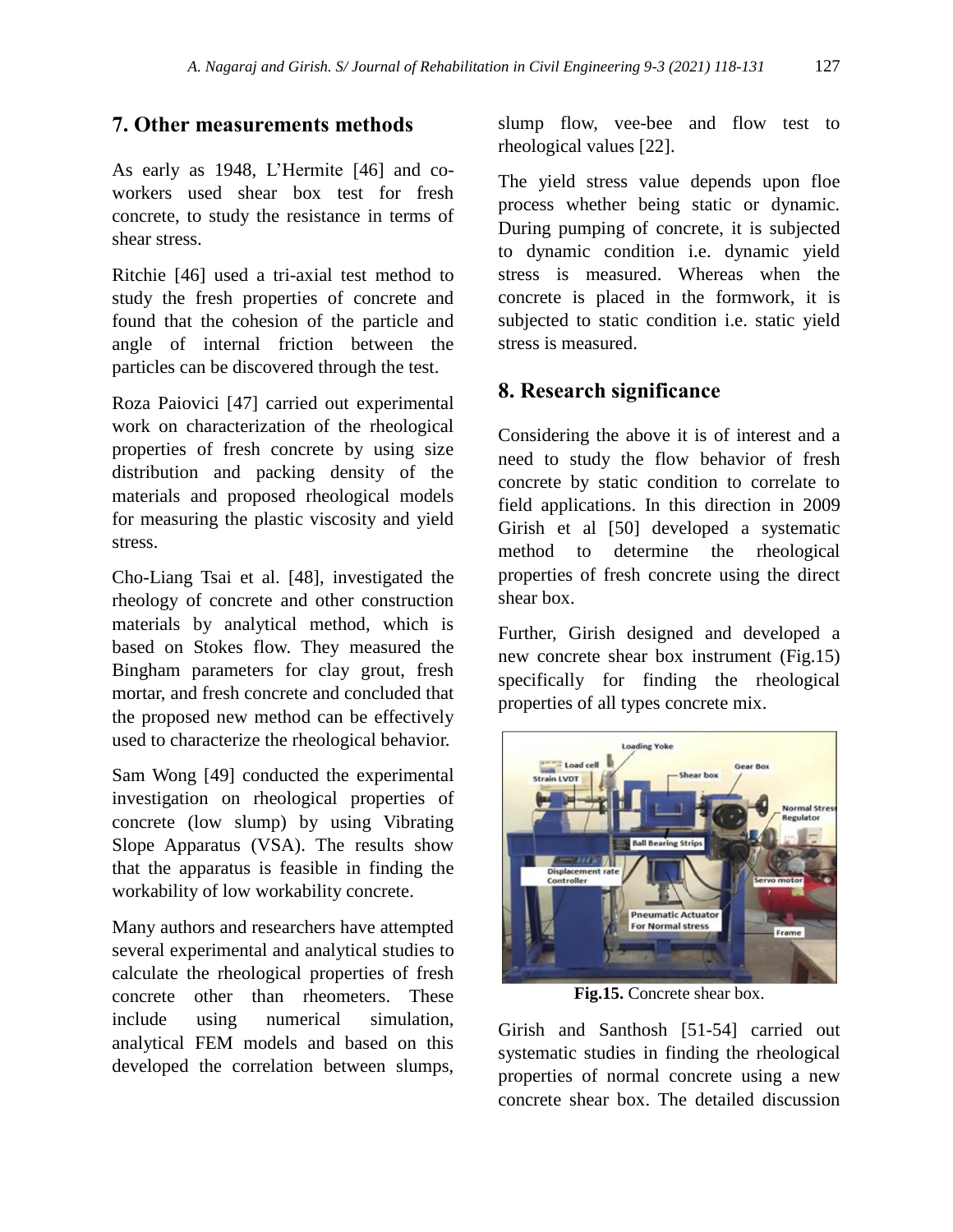on concrete shear box is given elsewhere [51- 54].

In recent year, Girish and Ajay [55-60] has carried out the studies on rheological properties of normal concrete and SCC using concrete shear box successfully under static condition through Bingham model. The advantage of the new instrument is it can be used for all types of workability of fresh concrete.

## **9. Concluding remarks**

Concrete is a heterogeneous, composite, complex material with the use of wide range of different types of materials, some with time dependent property. Concrete behavior cannot be fully defined by a single parameter and the empirical test, in particular the slump test, in spite of being simple and inexpensive has its own short comings in measuring the workability. In general, empirical test are single point tests and quantitative fundamental science approach is more suitable and needed for characterizing the fresh concrete with minimum of two parameters.

The emergence of concrete rheology as a new technology based on the wellestablished fluid rheology to characterize the workability of fresh concrete is promising since it provides a scientific description of the flow properties of concrete than the empirical tests. Better method to understand concrete workability is the need of the hour in improving the quality of concrete with better use of new and marginal materials with reduced construction cost. Rheometers along with new concrete shear box can be of use for determining the rheological properties of fresh concrete.

## **References**

- [1] Neville.A.M.(2003). "Properties of concrete." Pearson Education Asia Pvt Ltd., First Indian Reprint.
- [2] Popovics.S.(1982). "Fundamental of portland cement concrete: A quantitative approach." John Wiley & sons, Inc.
- [3] Tattersall.G.H. (1976). "The workability of fresh concrete." 1<sup>st</sup> edition, Cement and Concrete Association of Great Britain, Viewpoint Publications.
- [4] Abram (1922). "Proportion of concrete mixtures." ACI Proceedings, pp.174-181.
- [5] Koehler.E.P. and Fowler.D.W.(2003). "Summary of concrete workability test methods." International Centre for Aggregate Research, ICAR-Report-105.
- [6] Bartos.P.J.M., Sonebi.M, Tamimi.A.K. (2002). "Workability and rheology of fresh concrete: compendium of tests." Report of RILEM Technical Committee, TC 145- WSM, Workability of Special Concrete Mixes.
- [7] Popovics.S. (1994). "The slump test is useless or is it?" Concrete International, Vol.16, No.9, pp.30-33.
- [8] Christopher.S.(2011). "The use and abuse of the slump test for measuring the workability of concrete."  $36<sup>th</sup>$  Conference on Our World in Concrete & Structures, Singapore, August 14-16, pp. 7-11.
- [9] Girish.S and Ajay.N.(2017). "Importance of rheological properties of fresh concrete - A review." The Indian Concrete Journal, Vol.91, No.9, pp.09-17.
- [10] Tattersall.G.H.(1991). "Workability and quality control of concrete." London: E & FN Spon.
- [11] Michael.K.(2009). "Rheology of fresh concrete-practical significance." RILEM symposium on rheology of Cement suspension such as fresh concrete, Iceland, pp.33-41.
- [12] Ferraris.C.F.(1996). "Measurement of the rheological properties of high-performance concrete." National Institute of Standard Testing, Report-NIST IR 5689.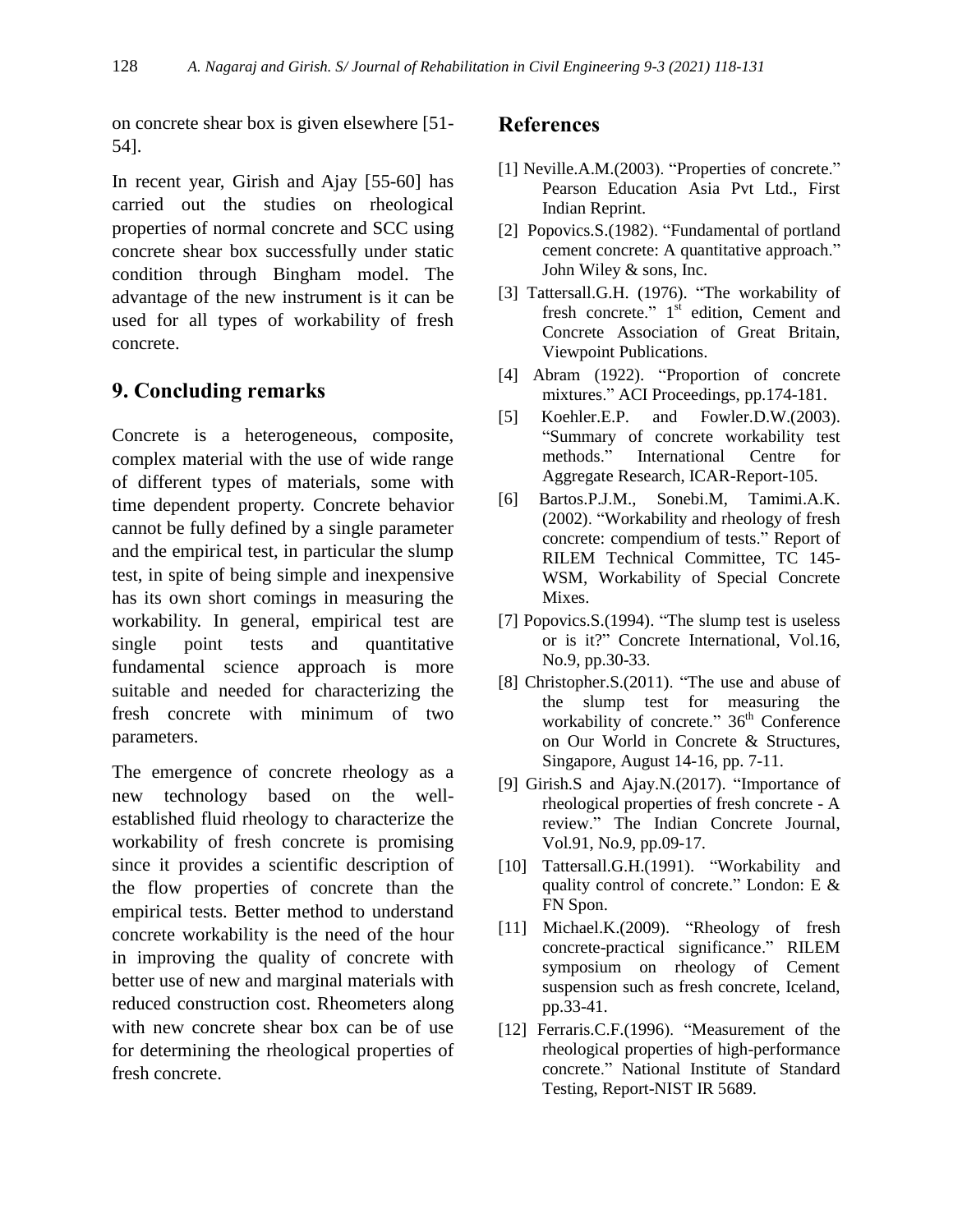- [13] ACI:238-1R.08 (2008). "Report on measurements of workability and rheology of fresh concrete." American Concrete Institute Code.
- [14] Barnes.H.A, Hutton and Walters (1989). "Introduction to rheology." Elsevier Publications.
- [15] Barnes.H.A (1999). "The yield stress—A review or 'Pantaroi'—everything flows?" Non-Newtonian Fluid Mechanics, Vol.81, pp.133–178.
- [16] Hackley. V and Ferraris. C.F. (2001). "The use of nomenclature in dispersion science and technology (Special Report 960-3)." Gaithersburg, MD: National Institute of Standards and Technology.
- [17] Krishnan.M.(2010). "Fundamentals of rheology." SERC-School-Cum-Symposium on Rheology of Complex Fluids, IIT-Madras, pp.35-65.
- [18] Chhabra.R.P.(2010). "Non-Newtonian fluids: An introduction." SERC-School-Cum-Symposium on Rheology of Complex Fluids, IIT-Madras, pp.1-33.
- [19] Roger (2002). "Engineering rheology." Oxford University Press, 2<sup>nd</sup> Edition, ISBN 0-19-856476-2.
- [20] Fridtjov Irgens (2013). "Rheology and non-Newtonian Fluids." Springer Publications.
- [21] Russels.N.(2012). "Understanding the rheology of concrete." Wood Head Publishing Limited, ISBN 978-0-85709- 028.
- [22] Sergiy Shyshko (2013). "Numerical simulation of the rheological behaviour of fresh concrete." Ph.D Thesis, TU Dresden, Ukraine.
- [23] Power.T.C.(1969). "The fresh properties of concrete." John Wiley & Sons Inc, January.
- [24] Tattersall.G.H and Banfill.P.F.G.(1983). "The rheology of fresh concrete." 1<sup>st</sup> edition, Pitman, Boston, London, Melbourne.
- [25] Koehler.E.P.(2007). "Aggregates in selfconsolidating concrete." Ph.D. Thesis, University of Texas, Austin.
- [26] Ferraris.C.F.(2006). "Concrete rheology: knowledge and challenges?"  $2<sup>nd</sup>$

International Symposium on Advances in Concrete through Science and Engineering, Quebec City, Canada, pp. 141-149.

- [27] Ferraris.C.F, Peter.B, Ferron.R, Feys.D, Hu.J, Kawashima.S,.Koehler.E.P, Sonebi.M, Tanesi.J and Tregger.N.(2017). "Role of rheology in achieving successful concrete performance." Concrete International, Vol.39, No.6, pp. 43-51.
- [28] Girish.S, Ajay.N, Girish Kumar.S and Hrushikesh.M.(2018). "A scientific approach to measure the workability of concrete using new concrete shear box." The Indian Concrete Journal, Vol.92, No.3, pp.24-35.
- [29] Koehler.E.P. and Fowler.D.W.(2004). "Development of a portable rheometer for fresh portland cement concrete." ICAR Report 105-3F.
- [30] Ajay.N, Ashwin M Joshi, Girish.S and Harshitha. M.R. (2018). "Experimental studies on rheological properties of conventional vibrated concrete using direct shear box." The Indian Concrete Journal, Vol.92, No.8, pp.19-28.
- [31] Larrard.F.de., Ferraris.C.F. and Sedran.T. (1998). "Fresh concrete: a Herschel-Bulkley material." Material Structure, Vol.31, pp.494-498.
- [32] Feys.D, Verhoeven.R, and G.de.Schutter. (2006). "Fundamental study of the rheology of self-compacting concrete composed with Belgian materials." Proceedings National Congress on Theoretical and Applied Mechanics.
- [33] Tanzadeh.R and Gh. Shafabakhsh.(2018). "Evaluation of dynamic shear rheometer test parameters and effect of carbon black particles obtained from agricultural waste recycling (walnut skin) in the rehabilitation of asphalt binder performance grade." Journal of Rehabilitation in Civil Engineering, Vol.6, No.2, pp.105-114.
- [34] Domone, Yongmo and Banfill.P.F.G.(1999). "Developments of the two-point workability test for high-performance concrete." Magazine of Concrete Research, Vol.51, No.3, pp.171-179.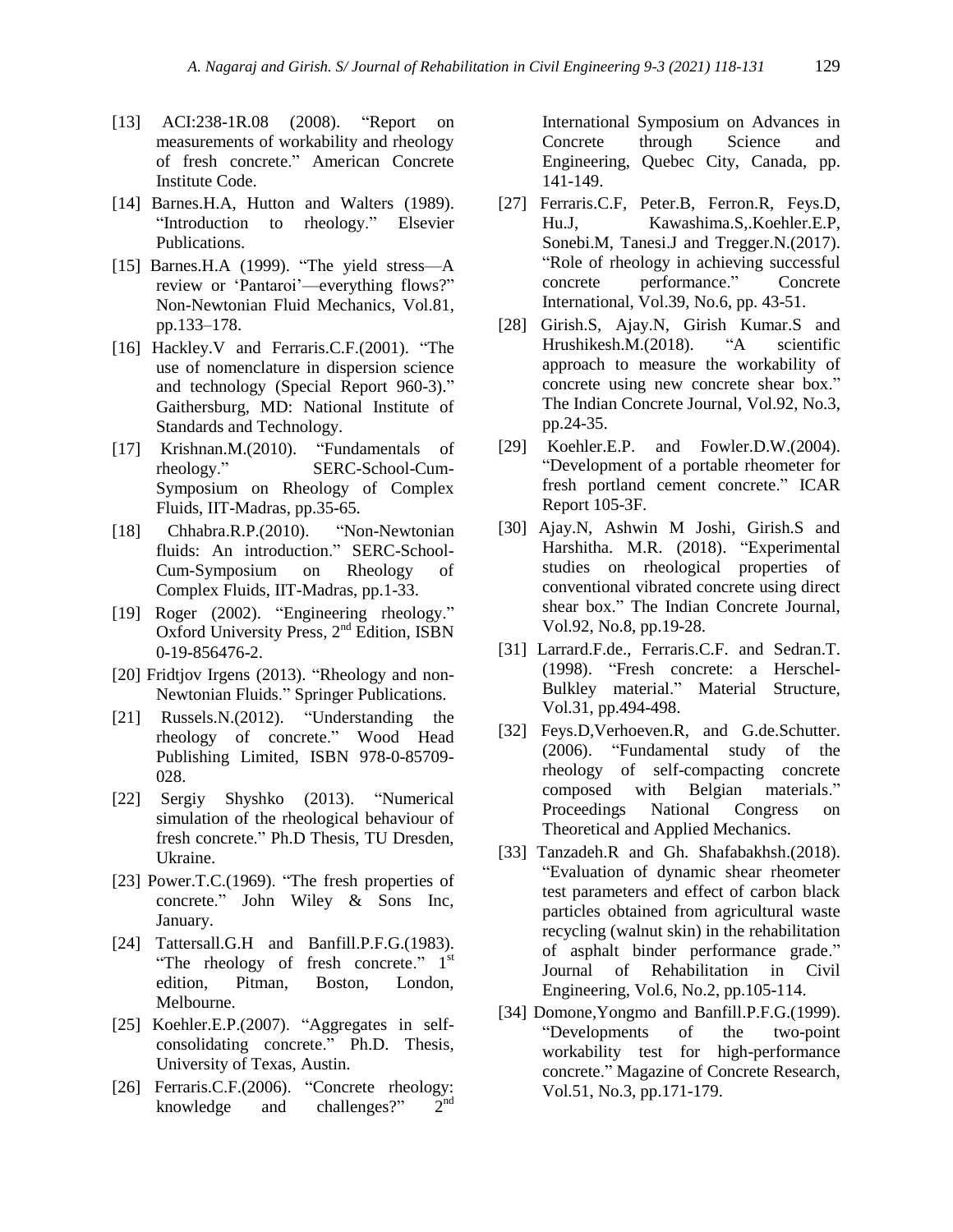[35] Wallevik.O.H. $(2011)$ . "Rheology – my way of life." 36<sup>th</sup> Conference on Our World in Concrete & Structures, Singapore.

<http://cipremier.com/100036001>

- [36] Wallevik.O.H.(2003). "Rheology-A scientific approach to develop selfcompacting concrete." RILEM 3rd International Symposium on Self-Compacting Concrete, Iceland, pp.23-31.
- [37] Hu.C and Larrard.F.de. (1996). "The rheology of fresh high-performance concrete." Cement and Concrete Research, Vol.26, No.2, pp.283-294.
- [38] Larrard.F.de., Hu.C, Sedran.T, Szitkar.J.C., Joly.M, Claux.F, and Derkx.F.(1997). "A new rheometer for soft-to-fluid fresh concrete." ACI Material Journal, pp.234- 243.
- [39] Gert Heirman (2011). "Modelling and quantification of the effect of mineral additions on the rheology of fresh powder type self-compacted concrete." Ph.D. Thesis, K.U.Leuven-Arenberg Doctoral School of Science, Engineering and Technology, Belgium.
- [40] Koehler.E.P, Fowler.D.W, Ferraris.C.F and Amziane (2006). "A new, portable rheometer for fresh self-consolidating concrete." SP-233-7: Workability of SCC: Roles of its Constituents and Measurement Techniques, pp.97-116.
- [41] Amziane and Ferraris.C.F.(2005). "Rheology measurement of fresh concrete with a mixing truck." 2<sup>nd</sup> North American Conference on the Design and Use of Self-Consolidating Concrete and the Fourth International RILEM Symposium on Self-Compacting Concrete, Proceedings, Chicago, IL, pp.539-544.
- [42] Aminul Islam Laskar (2008). "Study of rheological behavoiur of high-performance concrete." Ph.D Thesis, IIT-Guwahati, India.
- [43] Ferraris.C.F and Brower (2003). "Comparison of concrete rheometers." Concrete International, Vol.25, No.8, pp.41-47.
- [44] Andraz, Franci, and Violeta (2013). "Rheological properties of self-compacting

concrete comparison of rheometers." Gradevinar, Vol.2, pp.99-109.

- [45] Feys.D and Khayat.K.H.(2013). "Comparing rheological properties of SCC obtained with the ConTec and ICAR Rheometers." Proceedings of the  $5<sup>th</sup>$  North American Conference on the Design and Use of Self-Consolidating Concrete, Chicago, Illinois, USA, pp.1-11.
- [46] Newman.K.(1996). "Concrete systems, In: Holliday.L, (Eds.), Composite Materials." Amsterdam, Elsevier, Publishing co Ltd., pp.335-452.
- [47] Roza Paiovici (2002). "Rheological behaviour of fresh concrete." The Annals of Dunarea De Jos University of Galati, pp.63-66.
- [48] Cho-Liang Tsai, Yun Du and Yi-Shiun Tsai (2003). "Experimental study of the rheological of fresh concrete, mortar and clay grout." Journal of Marine Science and Technology, Vol.11, No.3, pp.121-129.
- [49] Sam Wong.G and Michel Alexander.A (2000). "Portland-cement concrete rheology and workability - final report." FHWA-RD-00-025, January.
- [50] Girish.S, Indumathi.C, Jagadish.V and Ranganath.R.V.(2009). "Rheological properties of self-compacting concrete using direct shear box." The Indian Concrete Journal, Vol.83, No.8, pp.47-53.
- [51] Girish.S and Santhosh.B.S.(2012). "Determination of Bingham parameters of fresh portland cement concrete using concrete shear box." Bonfring International Journal of Industrial Engineering and Management Science, No.04, pp.84-90.
- [52] Girish.S and Santhosh.B.S.(2013). "A unique procedure for finding the rheological properties of fresh portland cement concrete using concrete shear tests." 1<sup>st</sup> International RILEM Conference on Rheology and processing of construction materials, September, Paris, France, pp.365-372.
- [53] Girish.S and Santhosh.B.S.(2013). "Concrete shear test: a new tool for determining rheological properties of fresh